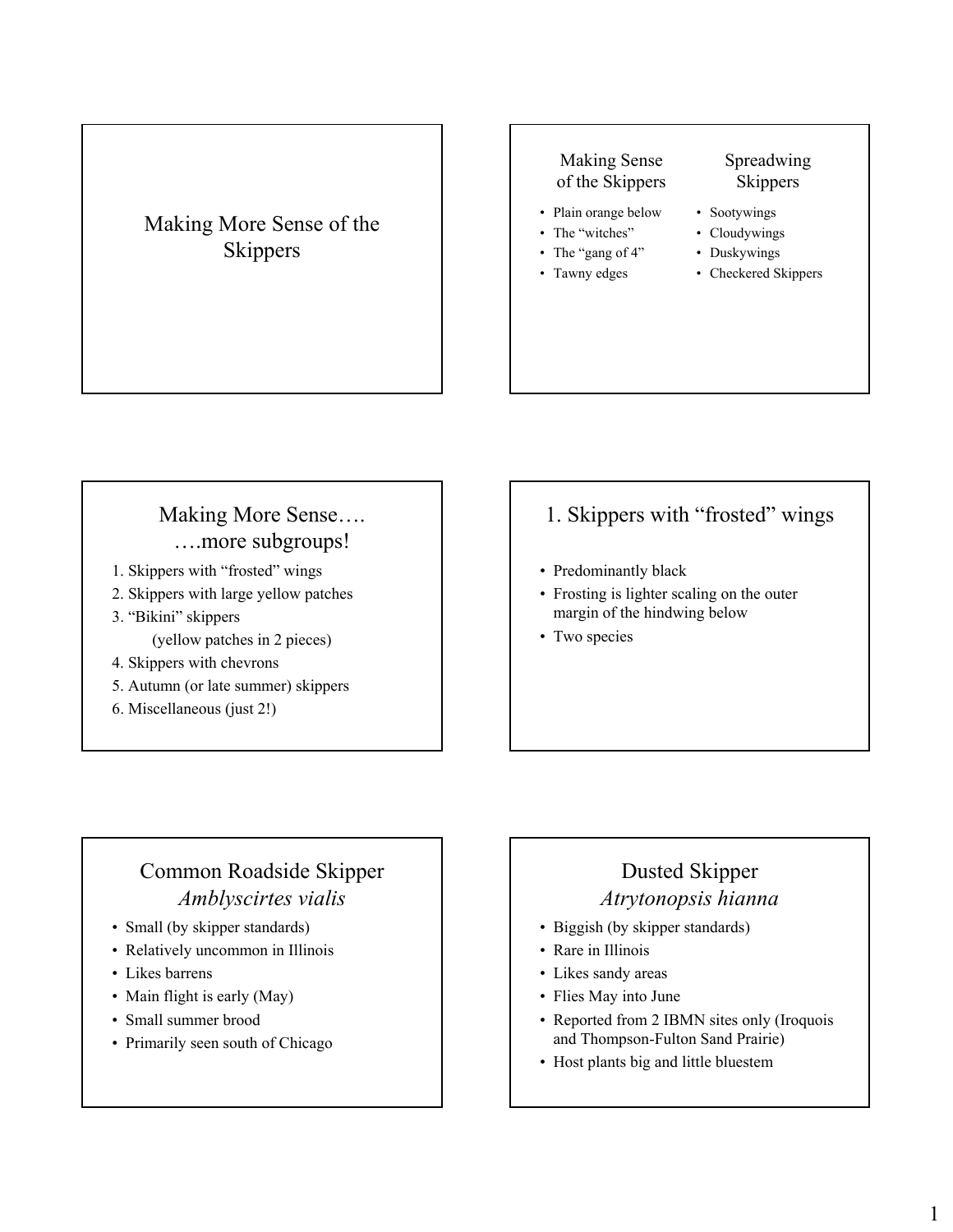### 2. Skippers with large yellow patches

- Medium size skippers
- Predominant color below is brown
- Above, typical orange/brown skippers
- Nearly half to most of the hindwing below is yellow
- Two species
- Both species have dark form females

# Hobomok Skipper *Poanes hobomok*

- A savanna/oak woodland species
- Flies in spring (May/June)
- Host plant: Switchgrass, other grasses

# Zabulon Skipper *Poanes zabulon*

- An edge species
- Two generations: May and August
- More southerly than Hobomok
- Host plant: Love Grass, other grasses

# Zabulon Skipper is more southerly than Hobomok

Hobomok Zabulon

#### 3. "Bikini" Skippers

- Yellow patches on hindwings below are in two distinct pieces
- One yellow patch is at the base of the hindwing
- There may be a small connection to the larger, distal patch in some individuals

# Long Dash (Mystic Skipper) *Polites mystic*

- Found in sedge meadows
- Often in same places as "gang of four"
- Flies in June (earlier than other sedge meadow skippers)
- Seems less common than other sedge meadow skippers
- Host plants poorly known. Grasses including *Poa*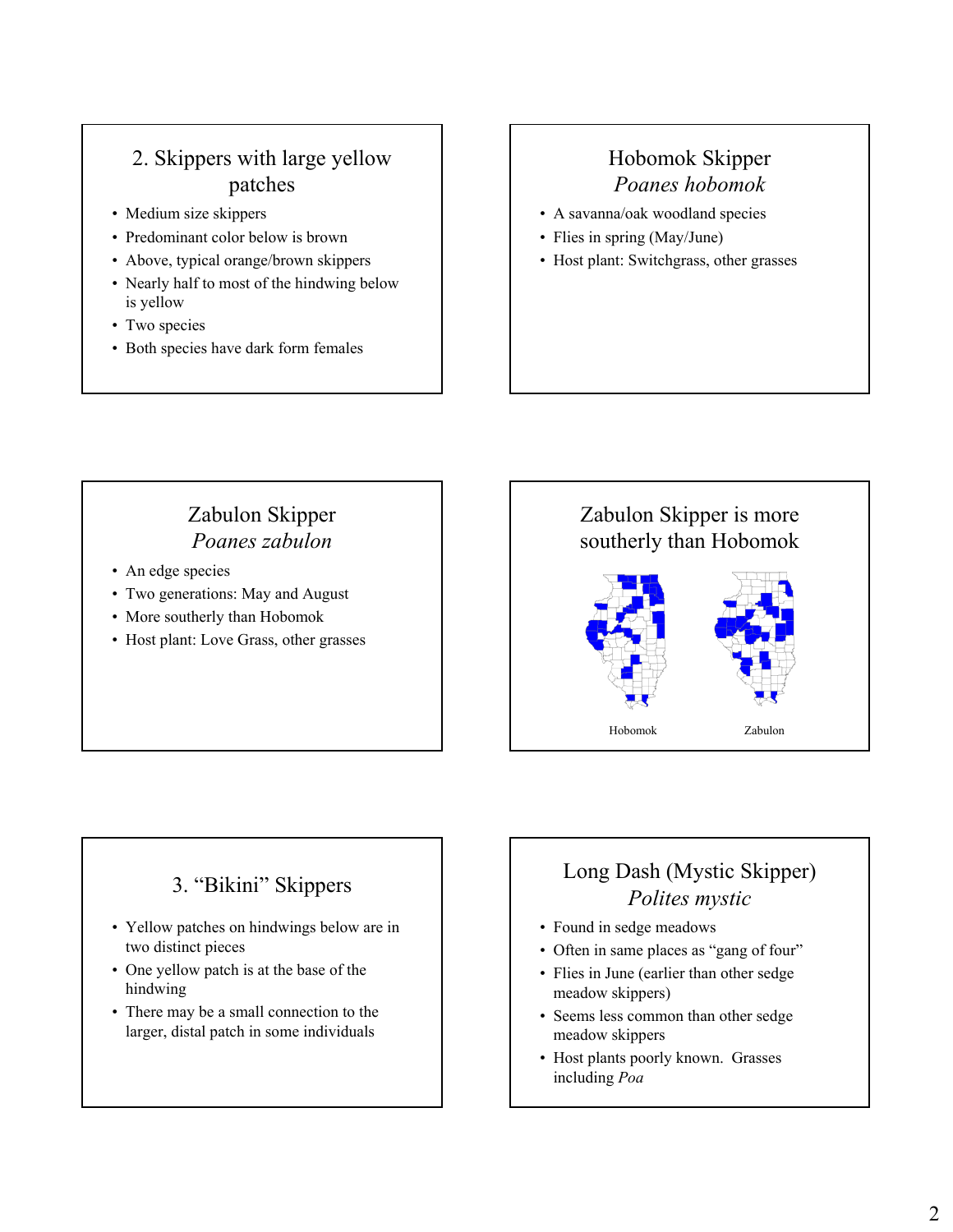#### Peck's (Yellowpatch) Skipper *Polites coras*

- Not remnant-reliant. Fairly widespread.
- Multiple generations through summer
- Host plants are numerous grass species including rice cut grass

#### 4. Chevron Skippers

- Two species
- Both show pale chevrons on a tan background
- Easily separated by flight time

# Indian Skipper *Hesperia sassacus*

- Rare in Illinois
- To date, only reported from Iroquois
- Flies in late spring (May-mid June)
- Host plants: grasses including Panicum and Little Bluestem

# Sachem *Atalopedes campestrtis*

- Not resident, migrates in each year
- Arrives late in season (mid-August on)
- May not breed at all this far north
- Host plant crabgrass
- Not remnant-reliant

### 5. Autumn or Late Summer **Skippers**

- Sachem could be in this group
- Two additional species, one migrant and one resident
- They look nothing alike- the grouping is due to flight time only

### Fiery Skipper *Hylephila phyleus*

- Not resident, migrates in each year
- Very widespread (present in Chicago parks)
- Typically arrives in late summer
- Feeds on many weedy grasses
- Only local skipper with dark spots on a light background